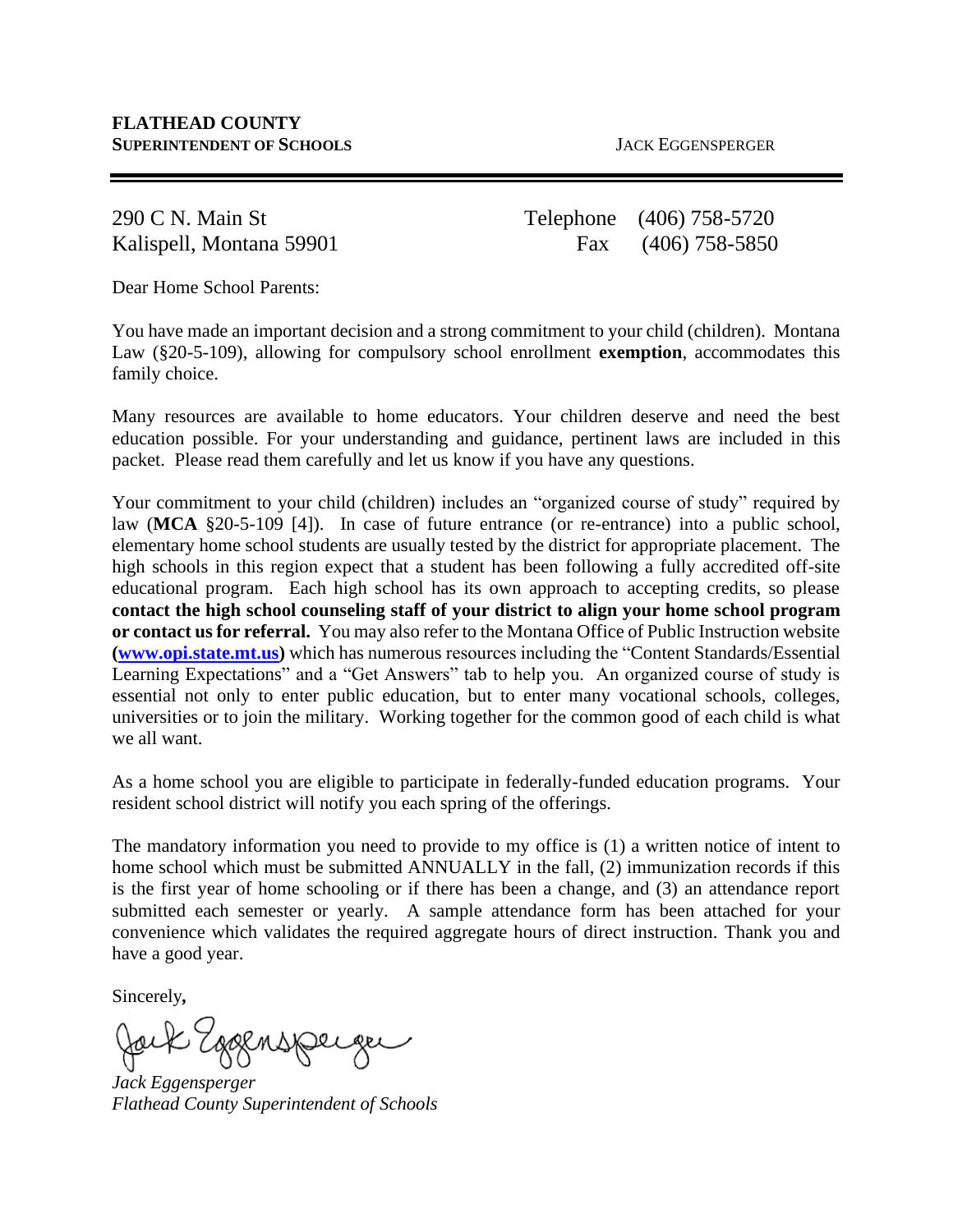# MONTANA HOME SCHOOL INFORMATION

**Introduction.** The Montana Office of Public Instruction receives dozens of calls each year from people with questions about home schooling. Many of those calling request that OPI provide a summary of Montana law pertaining to home schooling. This document outlines key statutes regarding private/nonpublic/home schools in Montana. Attached to this document is the full text of statutes (Montana Code Annotated Chapter 20—MCA) and administrative rules (Administrative Rules of Montana—ARM Chapter 55, Sub-chapter 9) that may be of interest to those with questions about home schooling. The statutes that follow may also be found in the 2017 MCA and have been in effect for many years. This packet of information is not provided as a complete analysis of the issue, nor is it intended as legal advice.

The following information is attached:

- Montana statutes relating to home schooling
- Montana School Accreditation Standards (as found in ARM) that identify basic education programs for elementary, middle school, and high school, including graduation.

Addresses of home school associations that may be of interest:

- Association of Nonpublic Schools of Montana PO Box 1708 Helena, MT 59624
- The Grapevine PO Box 3228 Missoula, MT 59806
- Montana Coalition of Home Educators PO Box 43 Gallatin Gateway, MT 59730 [www.mtche.org](http://www.mtche.org/)
- Flathead Home Educators Association PO Box 7661 Kalispell, MT 59904 <https://groups.io/g/Flathead>HomeschoolSu pportInfo Also on Facebook: Flathead Homeschool Support And Curriculum

For additional information, contact Andy Boehm, OPI Nonpublic School Specialist, 406-444- 0375.

Below is a link to some online high school programs.

<https://thebestschools.org/rankings/best-online-high-school-diploma-programs/>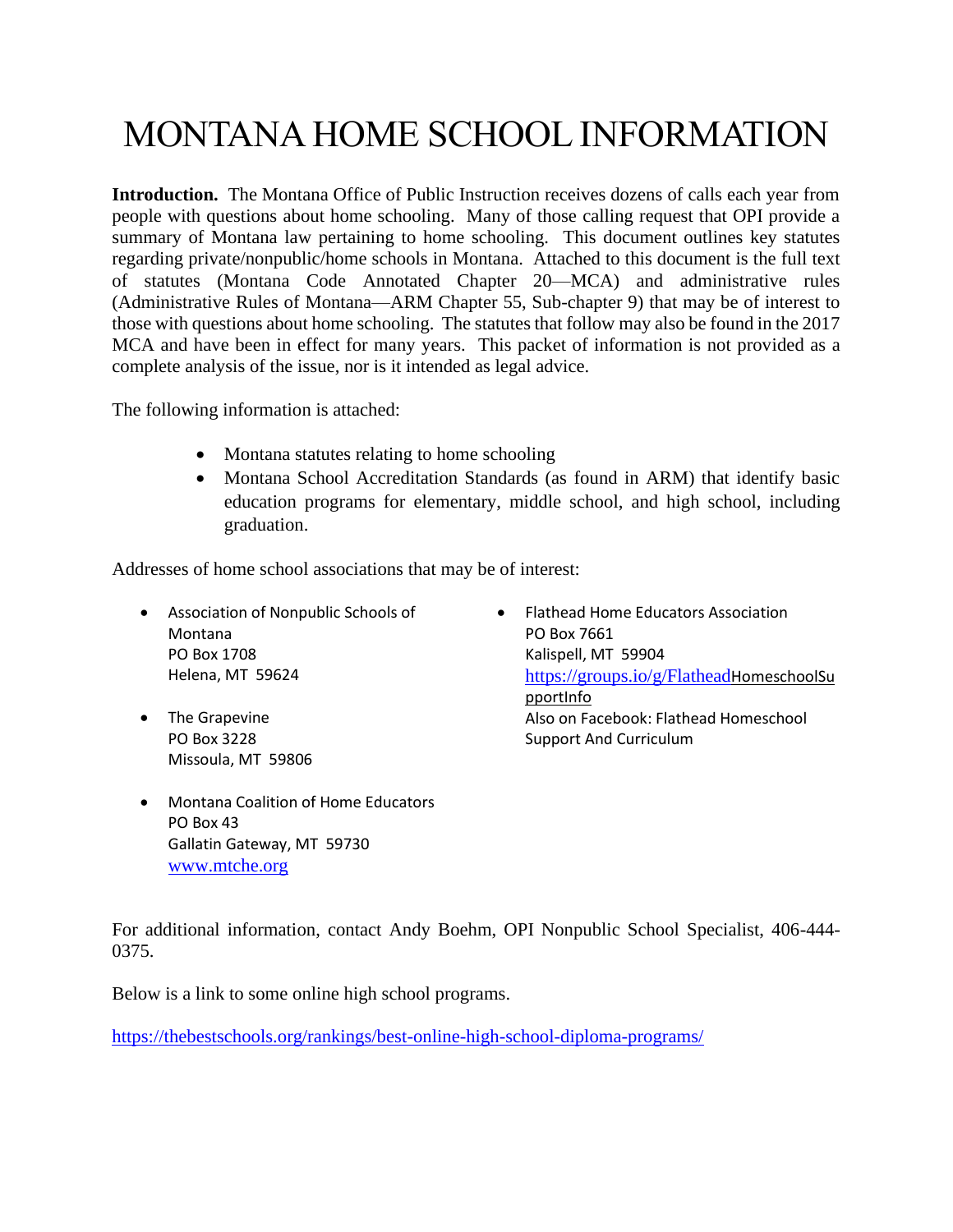## CORRESPONDENCE/ONLINE PROGRAMS FOR HOME SCHOOL FAMILIES

### **Keystone School**

[http://keystoneschoolonline.com](http://keystoneschoolonline.com/) Middle School and High School; Accredited

## **Brigham Young University**

<https://ce.byu.edu/catalog/courses> Middle School and High School; Accredited

### **North Dakota Center for Distance Learning**

<https://www.cde.nd.gov/> Middle School and High School; Accredited; Credit Recover; Print Correspondence Classes and Online Classes

#### **American School**

<http://www.americanschoolofcorr.com/programs>

High School and College Prep. Accredited by The North Central Association of Colleges and Schools and recognized by the Illinoi State Board of Education as a secondary school; mostly print correspondence classes, just beginning to offer online classes.

### **Texas Tech University Independent School District**

<https://www.depts.ttu.edu/k12/>

Elementary, Middle, High School. Accredited by the Texas Education Agency.

## **Time4Learning**

<https://www.time4learning.com/>

Elementary, Middle School, and High School. Not accredited…provides curriculum materials but is not a school. Offers thousands of learning activities, lessons, and assessments that are standards-based. Inexpensive.

## **Khan Academy**

<https://www.khanacademy.org/>

Offers practice exercises, instructional videos, and a personalized learning dashboard. K-12. Not an accredited school. Large variety of subjects covered. Free.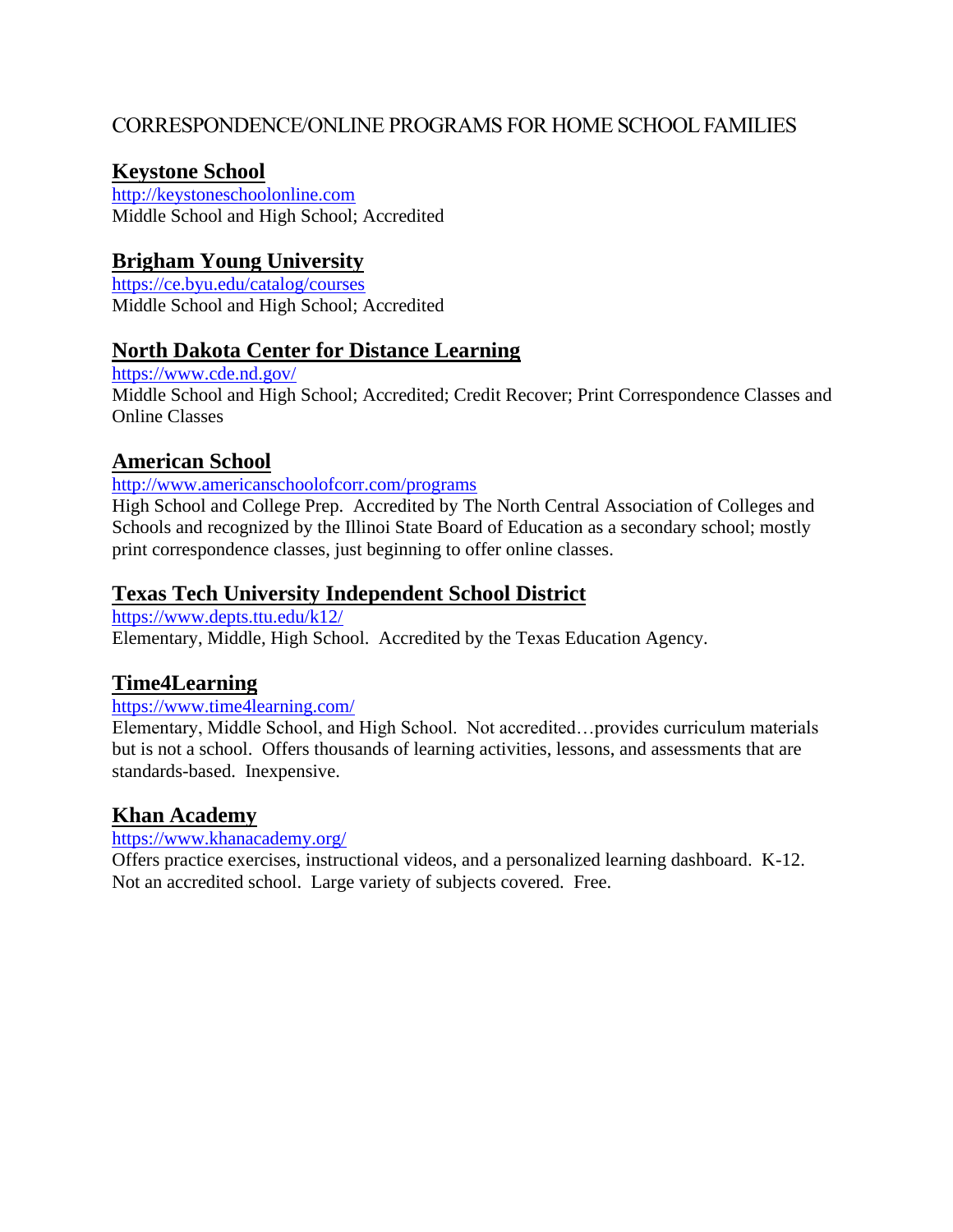# Montana Laws Related to Home Schools (Montana Code Annotated, 2021)

**20-5-102. Compulsory enrollment and excuses.** (1) Except as provided in subsection (2), any parent, guardian, or other person who is responsible for the care of any child who is 7 years of age or older prior to the first day of school in any school fiscal year shall cause the child to be instructed in the program prescribed by the board of public education pursuant to **[20-7-111](https://www.leg.mt.gov/bills/mca/title_0200/chapter_0070/part_0010/section_0110/0200-0070-0010-0110.html)** until the later of the following dates:

(a) the child's 16th birthday; or

(b) the date of completion of the work of the 8th grade.

(2) A parent, guardian, or other person shall enroll the child in the school assigned by the trustees of the district within the first week of the school term or when the parent, guardian, or person establishes residence in the district unless the child is:

(a) enrolled in a school of another district or state under any of the tuition provisions of this title;

(b) provided with supervised correspondence study or supervised home study under the transportation provisions of this title;

(c) excused from compulsory school attendance upon a determination by a district judge that attendance is not in the best interest of the child;

(d) excused by the board of trustees upon a determination that attendance by a child who has attained the age of 16 is not in the best interest of the child and the school; or

(e) enrolled in a nonpublic or home school that complies with the provisions of **[20-5-109](https://www.leg.mt.gov/bills/mca/title_0200/chapter_0050/part_0010/section_0090/0200-0050-0010-0090.html)**. For the purposes of this subsection  $(2)(e)$ , a home school is the instruction by a parent of the parent's child, stepchild, or ward in the parent's residence and a nonpublic school includes a parochial, church, religious, or private school.

History: En. 75-6303 by Sec. 116, Ch. 5, L. 1971; amd. Sec. 1, Ch. 389, L. 1971; amd. Sec. 3, Ch. 91, L. 1973; amd. Sec. 2, Ch. 137, L. 1975; R.C.M. 1947, 75-6303; amd. Sec. 1, Ch. 504, L. 1979; amd. Sec. 1, Ch. 355, L. 1983; amd. Sec. 1, Ch. 249, L. 1991; amd. Sec. 293, Ch. 56, L. 2009.

# Nonpublic School Requirements For Compulsory Enrollment Exemption

**20-5-109. Nonpublic school requirements for compulsory enrollment exemption.** To qualify its students for exemption from compulsory enrollment under **[20-5-102](https://leg.mt.gov/bills/mca/title_0200/chapter_0050/part_0010/section_0020/0200-0050-0010-0020.html)**, a nonpublic or home school:

(1) shall maintain records on pupil attendance and disease immunization and make the records available to the county superintendent of schools on request;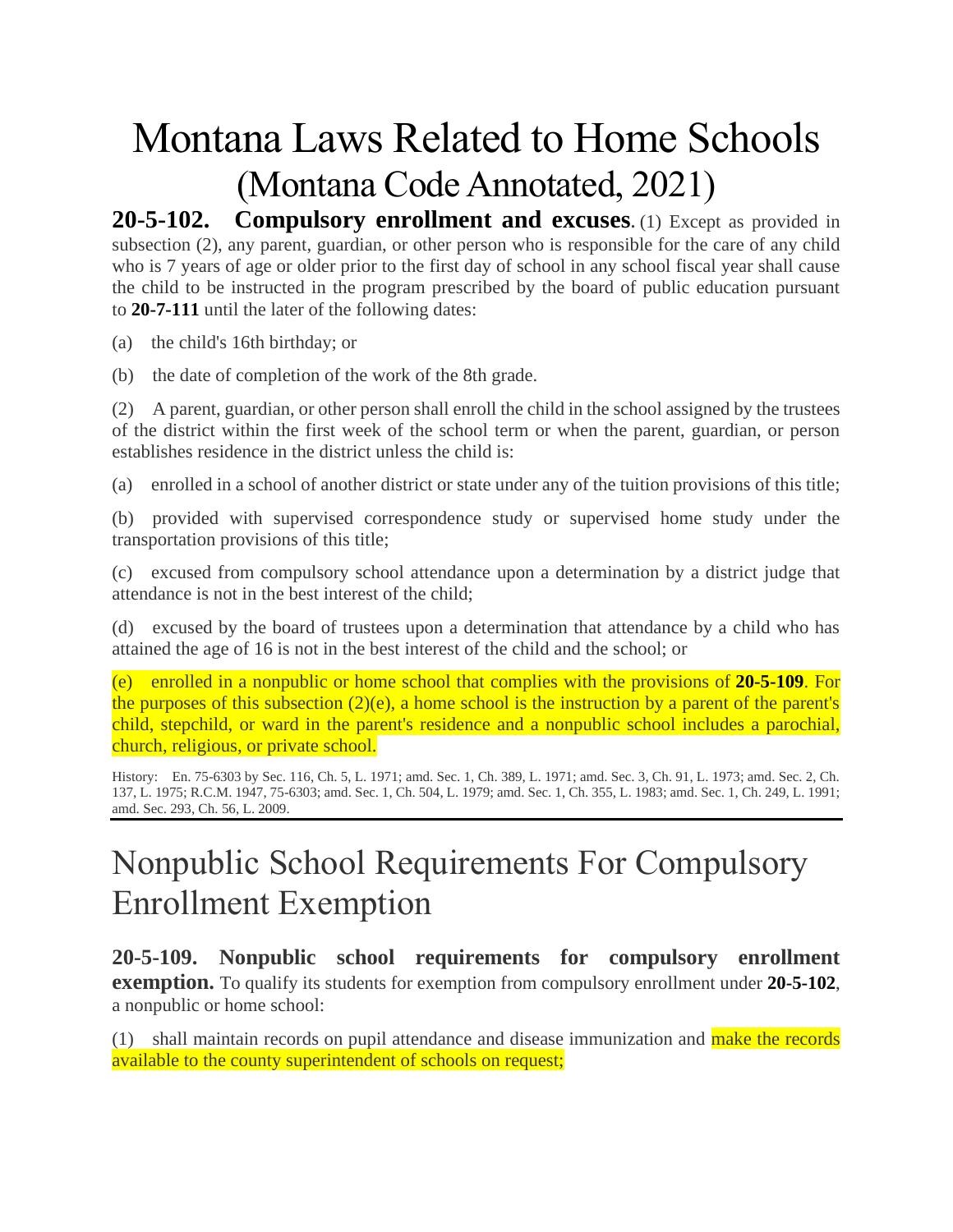(2) shall provide at least the minimum aggregate hours of pupil instruction in accordance with **[20-1-301](https://leg.mt.gov/bills/mca/title_0200/chapter_0010/part_0030/section_0010/0200-0010-0030-0010.html)** and **[20-1-302](https://leg.mt.gov/bills/mca/title_0200/chapter_0010/part_0030/section_0020/0200-0010-0030-0020.html)**;

(3) must be housed in a building that complies with applicable local health and safety regulations;

(4) shall provide an organized course of study that includes instruction in the subjects required of public schools as a basic instructional program pursuant to **[20-7-111](https://leg.mt.gov/bills/mca/title_0200/chapter_0070/part_0010/section_0110/0200-0070-0010-0110.html)**; and

 $(5)$  in the case of home schools, shall notify the county superintendent of schools of the county in which the home school is located in each school fiscal year of the student's attendance at the school.

History: En. Sec. 2, Ch. 355, L. 1983; amd. Sec. 3, Ch. 498, L. 1989; amd. Sec. 9, Ch. 138, L. 2005.

# School Fiscal Year

**20-1-301. School fiscal year.** (1) The school fiscal year begins on July 1 and ends on June 30. At least the minimum aggregate hours required in subsection (2) must be conducted during each school fiscal year, except that 1,050 aggregate hours of pupil instruction for graduating seniors may be sufficient. The minimum aggregate hours required in subsection (2) are not required for any pupil demonstrating proficiency pursuant to **[20-9-311](https://leg.mt.gov/bills/mca/title_0200/chapter_0090/part_0030/section_0110/0200-0090-0030-0110.html)**(4)(d).

(2) The minimum aggregate hours required by grade are:

(a) 360 hours for a half-time kindergarten program or 720 hours for a full-time kindergarten program, as provided in **[20-7-117](https://leg.mt.gov/bills/mca/title_0200/chapter_0070/part_0010/section_0170/0200-0070-0010-0170.html)**;

(b) 720 hours for grades 1 through 3; and

(c) 1,080 hours for grades 4 through 12.

(3) Except for a circumstance related to an unforeseen emergency pursuant to Title 20, chapter 9, part 8, for any elementary or high school district that fails to provide for at least the minimum aggregate hours, as listed in subsections (1) and (2), to any pupil not demonstrating proficiency pursuant to **[20-9-311](https://leg.mt.gov/bills/mca/title_0200/chapter_0090/part_0030/section_0110/0200-0090-0030-0110.html)**(4)(d), the superintendent of public instruction shall reduce the BASE aid for the district for that school year by two times an hourly rate, as calculated by the office of public instruction, for the aggregate hours missed by each pupil not demonstrating proficiency pursuant to **[20-9-311](https://leg.mt.gov/bills/mca/title_0200/chapter_0090/part_0030/section_0110/0200-0090-0030-0110.html)**(4)(d).

History: En. 75-7402 by Sec. 366, Ch. 5, L. 1971; amd. Sec. 2, Ch. 373, L. 1974; R.C.M. 1947, 75-7402; amd. Sec. 6, Ch. 288, L. 1979; amd. Sec. 1, Ch. 148, L. 1981; amd. Sec. 1, Ch. 460, L. 1983; amd. Sec. 3, Ch. 22, L. 1997; amd. Sec. 110, Ch. 42, L. 1997; amd. Sec. 1, Ch. 430, L. 1997; amd. Sec. 5, Ch. 237, L. 2001; amd. Sec. 3, Ch. 138, L. 2005; amd. Sec. 9, Ch. 1, Sp. L. May 2007; amd. Sec. 1, Ch. 149, L. 2017; amd. Sec. 1, Ch. 151, L. 2021.

# Instruction in Public Schools

**20-7-111. Instruction in public schools.** (1) Except as provided in subsection (2), the board of public education shall define and specify the basic instructional program for pupils in public schools, and this program must be set forth in the standards of accreditation. Other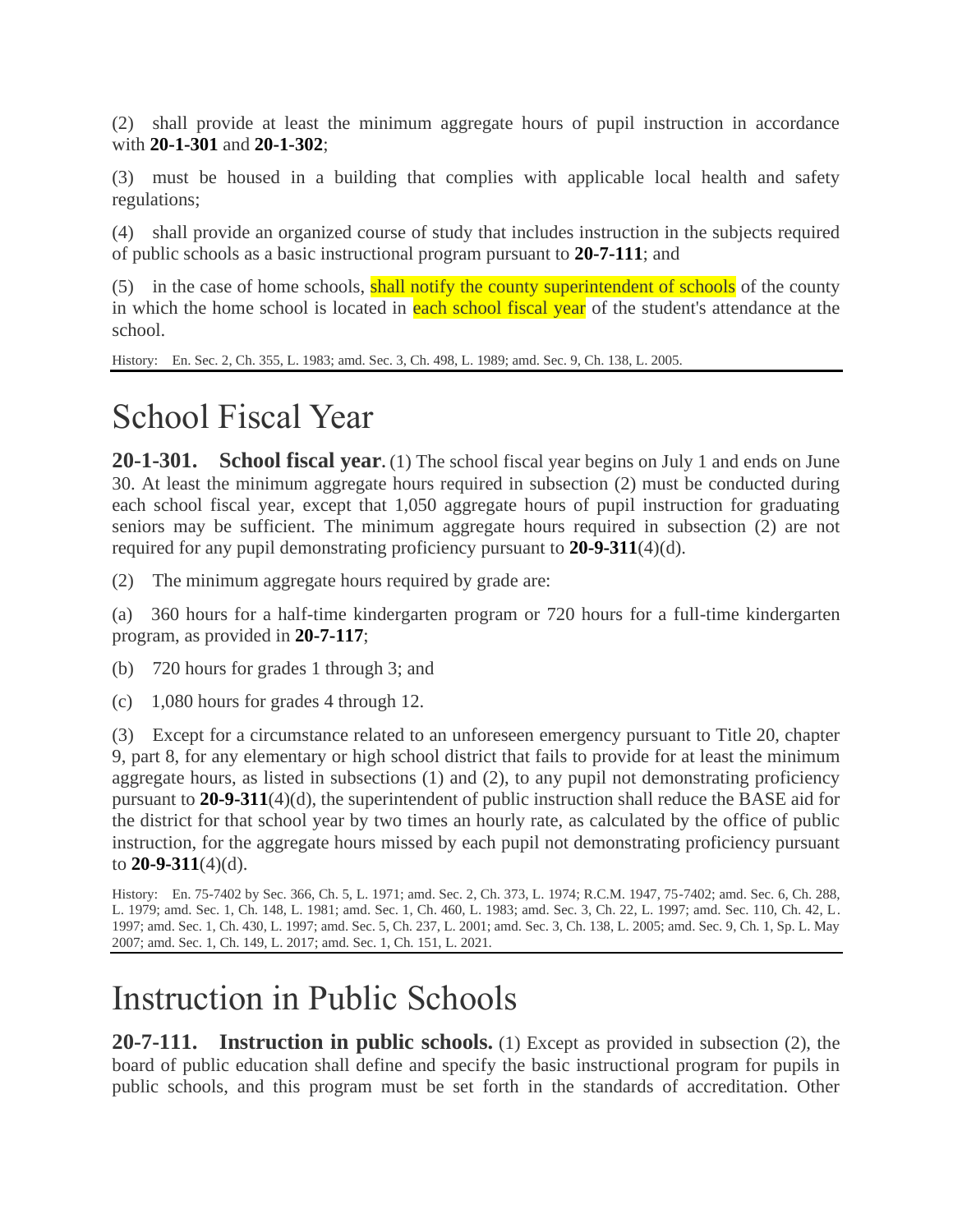instruction may be given when approved by the board of trustees. (SEE ATTACHED PAGE OF **ADMINISTRATIVE RULES OF MONTANA**)

(2) The trustees of a school district shall ensure that all pupils in grades 3 through 12 receive instruction about the United States constitution and the pledge of allegiance.

History: En. 75-7503.1 by Sec. 1, Ch. 137, L. 1975; R.C.M. 1947, 75-7503.1; amd. Sec. 1, Ch. 239, L. 2021.

# Responsibilities And Rights Of Parent Who Provides Home School

**20-5-111. Responsibilities and rights of parent who provides home school.** Subject to the provisions of **[20-5-109](https://www.leg.mt.gov/bills/mca/title_0200/chapter_0050/part_0010/section_0090/0200-0050-0010-0090.html)**, a parent has the authority to instruct the parent's child, stepchild, or ward in a home school and is solely responsible for:

- (1) the educational philosophy of the home school;
- (2) the selection of instructional materials, curriculum, and textbooks;
- (3) the time, place, and method of instruction; and
- (4) the evaluation of the home school instruction.

History: En. Sec. 1, Ch. 444, L. 1991; amd. Sec. 298, Ch. 56, L. 2009.

# School District Assessment For Placement Of A Child Who Enrolls From A Nonaccredited, Nonpublic School

# **20-5-110. School district assessment for placement of a child who enrolls from a nonaccredited, nonpublic school.** The trustees of a school district shall:

(1) adopt a district policy on assessment for placement of any child who enrolls in a school of the district and whose previous place of instruction was a nonpublic school that is not accredited;

(2) include in the adopted policy the following provisions:

(a) the specific assessment for placement to be administered to any child subject to the provisions of subsection (1);

(b) a procedure for grade and program placement of the child based on results of the assessment for placement, including considerations for the age and identified abilities of the child; and

(c) a hearing process before the board of trustees of the district if the parent or guardian of a child is not in agreement with the placement of the child and requests a hearing before the board; and

(3) administer the adopted policy required in subsection (1) in a uniform and fair manner.

History: En. Sec. 1, Ch. 498, L. 1989.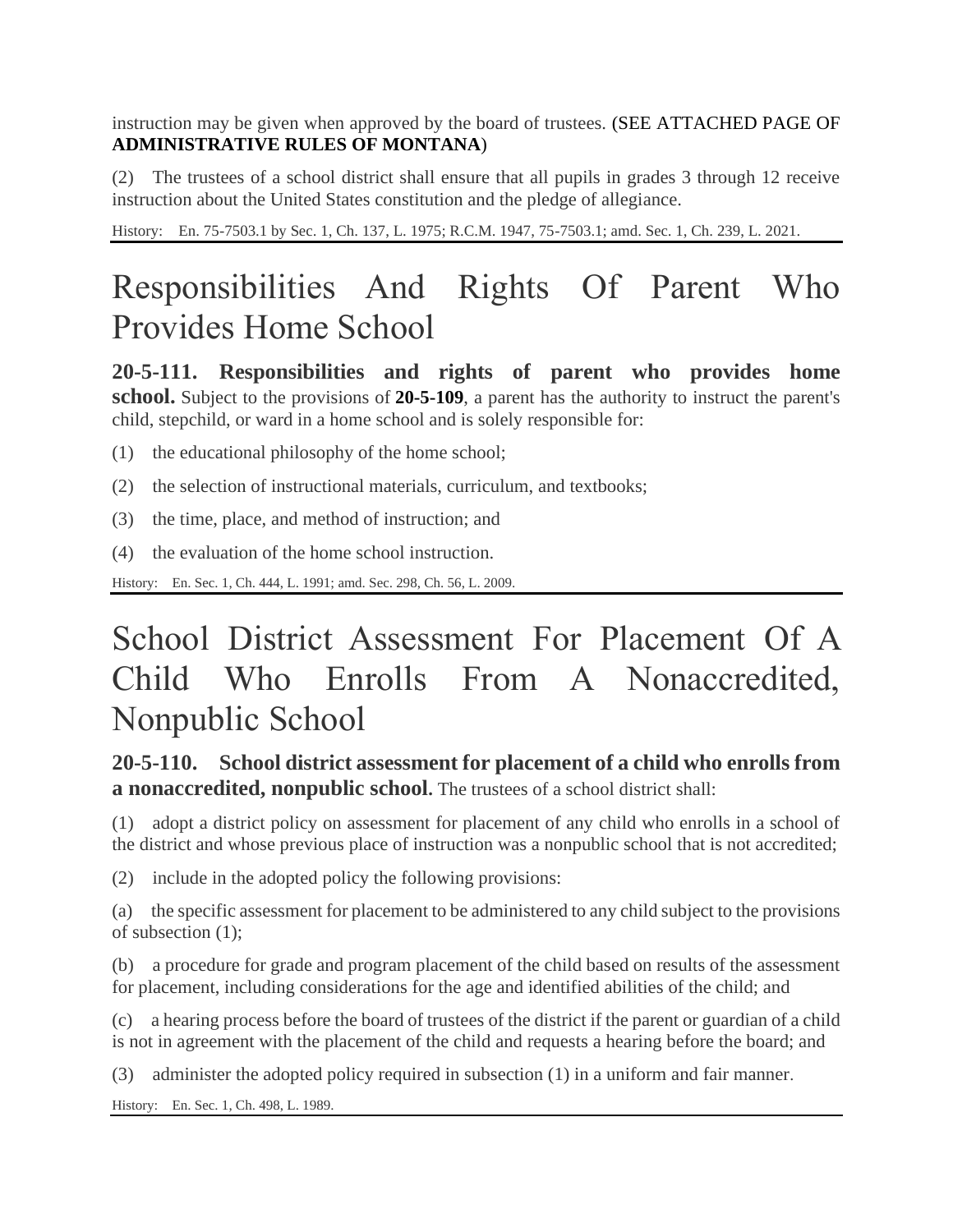# Participation In Extracurricular Activities

**20-5-112. Participation in extracurricular activities.** (1) A school district or an athletic association, conference, or organization with authority over interscholastic sports may not prohibit or restrict the ability of a student attending a nonpublic or home school meeting the requirements of **[20-5-109](https://leg.mt.gov/bills/mca/title_0200/chapter_0050/part_0010/section_0090/0200-0050-0010-0090.html)** from participating in extracurricular activities at a school in the student's resident school district solely on the student's enrollment at the public school or on the number of hours the student physically attends the public school.

(2) Except as provided in subsections (1) and (3), a student attending a nonpublic or home school who participates in extracurricular activities at a public school is subject to:

(a) the same standards for participation as those required of full-time students enrolled in the school;

(b) the same rules of any interscholastic organization of which the school of participation is a member.

(3) (a) The academic eligibility for extracurricular participation for a student attending a nonpublic school must be attested by the head administrator of the nonpublic school.

(b) The academic eligibility for extracurricular participation for a student attending a home school must be attested in writing by the educator providing the student instruction with verification by the school principal. The verification may not include any form of student assessment.

History: En. Sec. 1, Ch. 297, L. 2021.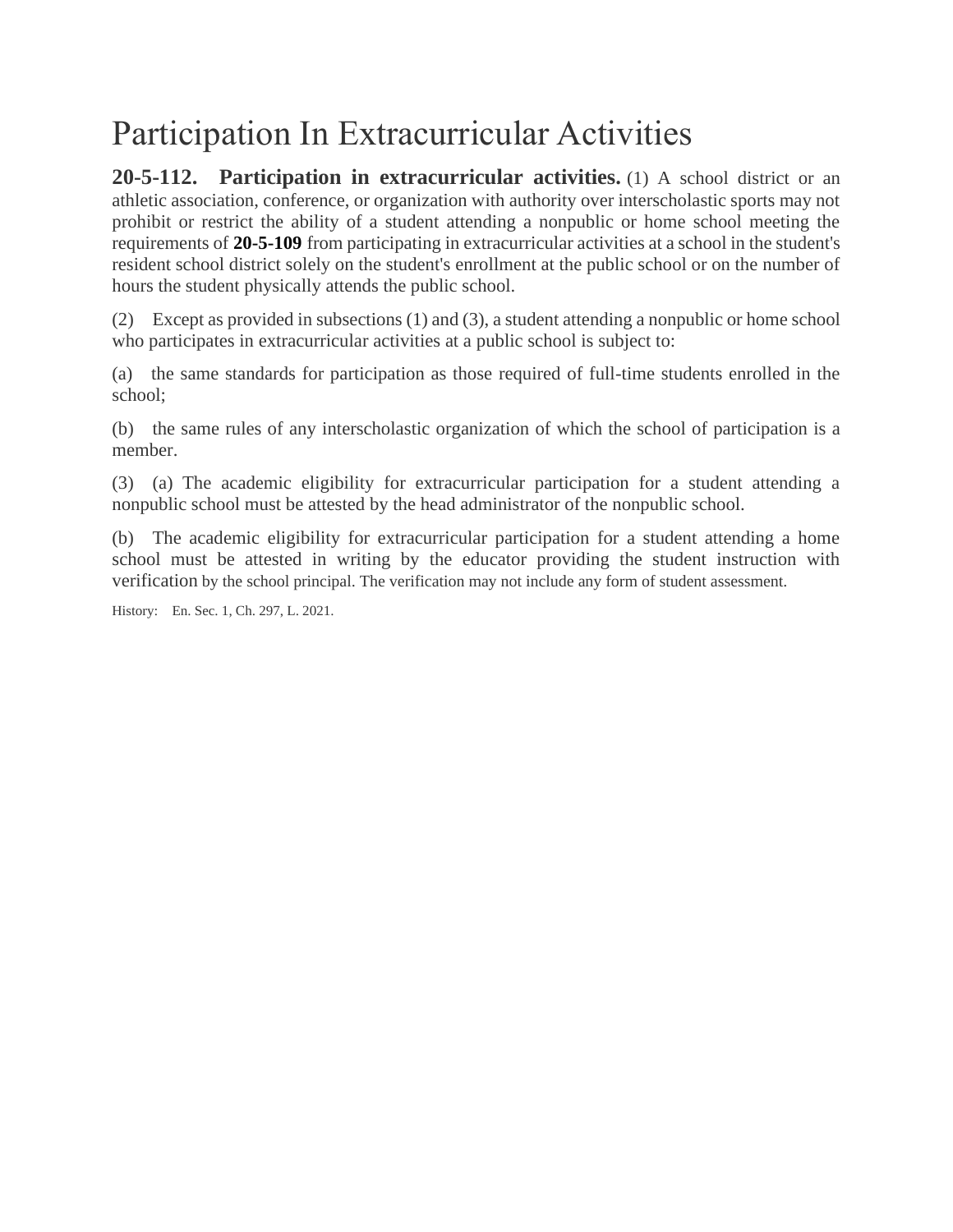# ADMINISTRATIVE RULES OF MONTANA – Academic Requirements

#### **[10.55.901](http://www.mtrules.org/gateway/ruleno.asp?RN=10%2E55%2E901)** BASIC EDUCATION PROGRAM: ELEMENTARY

(1) An elementary school shall have an education program aligned to the program area standards that enables students to meet the content standards and content-specific grade-level learning progressions.

History: [20-2-114,](http://leg.mt.gov/bills/mca/20/2/20-2-114.htm) MCA; IMP, [20-2-121,](http://leg.mt.gov/bills/mca/20/2/20-2-121.htm) [20-3-106,](http://leg.mt.gov/bills/mca/20/3/20-3-106.htm) [20-7-101,](http://leg.mt.gov/bills/mca/20/7/20-7-101.htm) MCA; NEW, 1989 MAR p. 342, Eff. 7/1/89; AMD, 1998 MAR p. 2707, Eff. 10/9/98; AMD, 2000 MAR p. 3340, Eff. 12/8/00; AMD, 2012 MAR p. 2042, Eff. 7/1/13.

#### **[10.55.902](http://www.mtrules.org/gateway/ruleno.asp?RN=10%2E55%2E902)** BASIC EDUCATION PROGRAM: MIDDLE GRADES

(1) A school with middle grades must have an education program aligned to the program area standards that enables all students to meet the content standards and content-specific grade-level learning progressions.

(2) The Board of Public Education, upon recommendation of the Superintendent of Public Instruction, may approve a 7 and 8 grade program that must follow either the middle school philosophy and components described in (3) or the departmentalized philosophy and components described in (4).

(3) The Board of Public Education, upon recommendation of the Superintendent of Public Instruction, may approve a middle school program that:

(a) addresses the unique nature of middle-grade children by focusing on their intellectual, social, emotional, and physical development. To put such philosophy into practice, a middle school must have flexibility to:

(i) approach instruction, scheduling, and teaching in a variety of ways;

(ii) undertake interdisciplinary work; and

(iii) plan blocks of coursework deriving from the intellectual, social, emotional, and physical needs of middle school students.

(b) incorporates critical and creative thinking, career awareness, lifelong learning, and safety;

(c) incorporates instruction in reading literacy and writing literacy into all required and elective program areas as required in the Montana Common Core Standards, ARM Title 10, chapter 53;

(d) includes, at a minimum, the following program areas, required of all students yearly:

(i) English language arts;

(ii) mathematics;

(iii) physical and life sciences;

(iv) social studies; and

(v) health enhancement.

(e) at a minimum maintains the following required program areas:

(i) visual arts including, but not limited to art history, art criticism, aesthetic perception, and production;

(ii) music including, but not limited to general, instrumental, and vocal (emphasizing comprehensive music elements, music history, criticism, aesthetic perception, and musical production);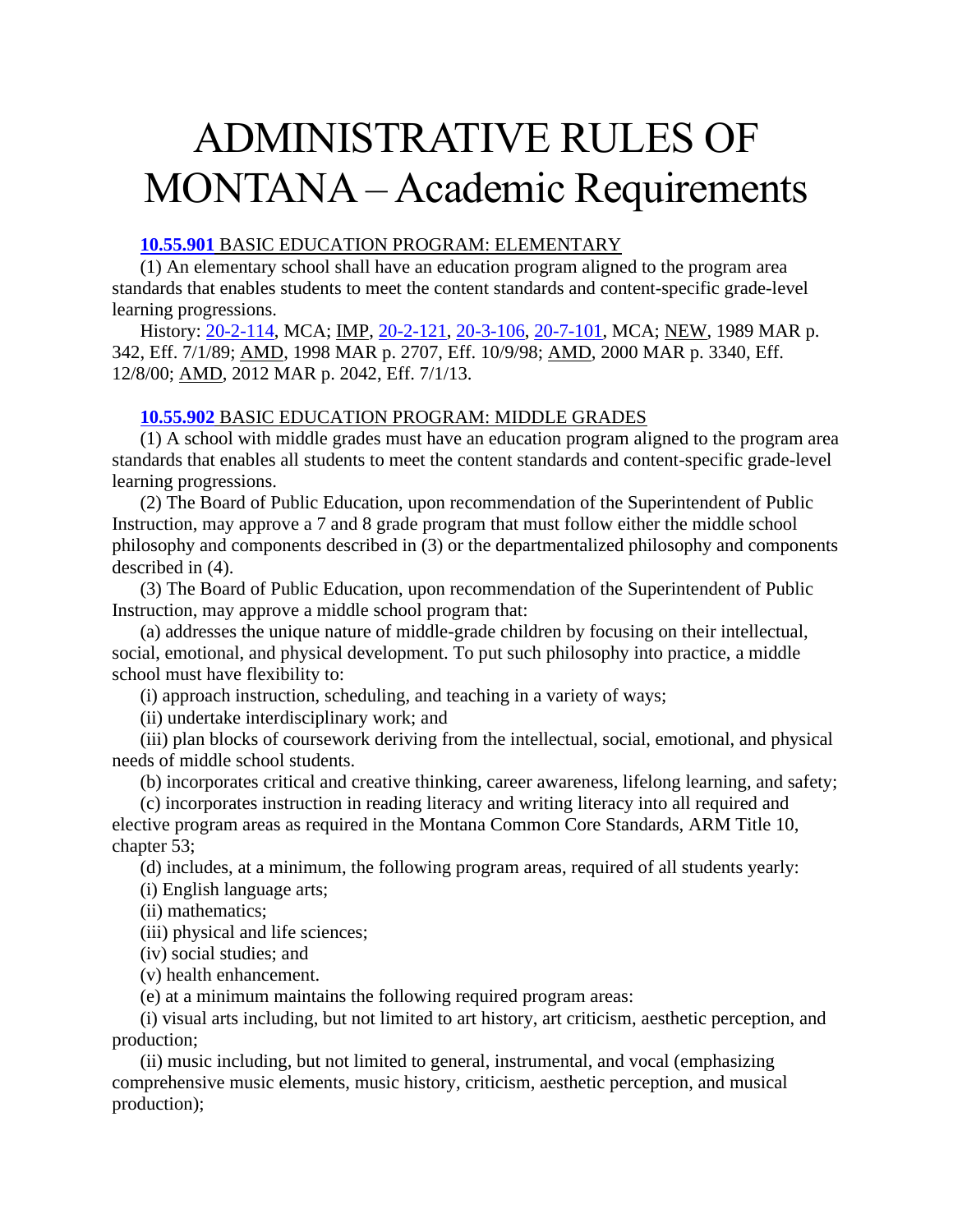(iii) career and technical education courses or pathways such as agriculture, business education, family and consumer sciences, health occupations and industrial technology education; and

(iv) world languages.

(f) offers as electives to all students exploratory courses such as creative writing, dance, drama, financial education, photography, and leadership.

(4) A junior high (grades 7-9) or 7-8 school must offer an educational program, aligned to the program area standards, that enables all students to meet the content standards and contentspecific grade-level progressions.

(a) Instruction in reading literacy and writing literacy shall be incorporated into all required and elective program areas as required in the Montana Common Core Standards, ARM Title 10, chapter 53.

(b) All students shall complete the following program areas each year:

(i) English language arts--1 unit;

(ii) social studies--1 unit;

(iii) mathematics--1 unit;

(iv) science--1 unit; and

(v) health enhancement--1/2 unit.

(c) All students must be allowed to elect from the following program area offerings:

(i) visual arts--1/2 unit;

 $(ii)$  music-- $1/2$  unit:

(iii) career and technical education--1/2 unit; and

(iv) world languages and cultures--1/2 unit.

(d) A unit is defined as the equivalent of at least 8100 minutes for one school year.

(e) Time to pass between classes may be counted toward the standard school day but shall not be counted toward class time.

History: [20-2-114,](http://leg.mt.gov/bills/mca/20/2/20-2-114.htm) MCA; IMP, [20-2-121,](http://leg.mt.gov/bills/mca/20/2/20-2-121.htm) [20-3-106,](http://leg.mt.gov/bills/mca/20/3/20-3-106.htm) [20-7-101,](http://leg.mt.gov/bills/mca/20/7/20-7-101.htm) MCA; NEW, 1989 MAR p. 342, Eff. 7/1/89; AMD, 1998 MAR p. 2707, Eff. 10/9/98; AMD, 2000 MAR p. 3340, Eff. 12/8/00; AMD, 2012 MAR p. 2042, Eff. 7/1/13.

#### **[10.55.904](http://www.mtrules.org/gateway/ruleno.asp?RN=10%2E55%2E904)** BASIC EDUCATION PROGRAM OFFERINGS: HIGH SCHOOL

(1) The basic education program, aligned to the program area standards, for grades 9 through 12 shall be at least 20 units of coursework that enable all students to meet the content standards and content-specific grade-level learning progressions.

(2) Instruction in reading literacy and writing literacy shall be incorporated into all required and elective program areas as required in the Montana Common Core Standards, ARM Title 10, chapter 53.

(3) Minimum offerings shall include at least the following:

(a) 4 units of English language arts;

(b) 3 units of mathematics;

(c) 3 units of science;

(d) 3 units of social studies;

(e) 2 units of career and technical education;

(f) 2 units of arts;

(g) 1 unit of health enhancement;

(h) 2 units of world languages; and

(i) 2 units of electives.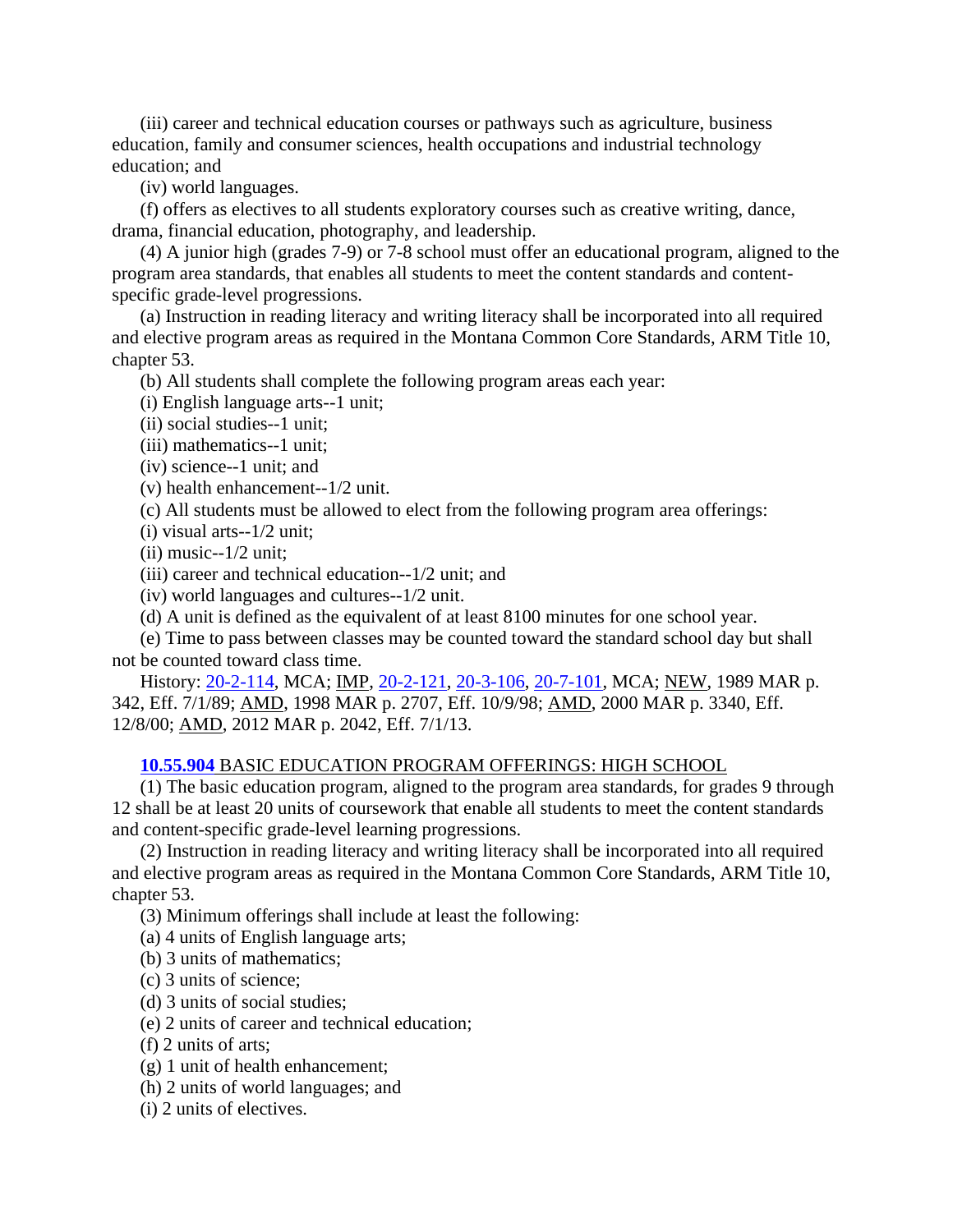History: [20-2-114,](http://leg.mt.gov/bills/mca/20/2/20-2-114.htm) MCA; IMP, [20-2-121,](http://leg.mt.gov/bills/mca/20/2/20-2-121.htm) [20-3-106,](http://leg.mt.gov/bills/mca/20/3/20-3-106.htm) [20-7-101,](http://leg.mt.gov/bills/mca/20/7/20-7-101.htm) MCA; NEW, 1989 MAR p. 342, Eff. 7/1/89; AMD, 1998 MAR p. 2707, Eff. 10/9/98; AMD, 2000 MAR p. 3340, Eff. 12/8/00; AMD, 2012 MAR p. 2042, Eff. 7/1/13.

#### **[10.55.905](http://www.mtrules.org/gateway/ruleno.asp?RN=10%2E55%2E905)** GRADUATION REQUIREMENTS

(1) As a minimum, a school district's requirements for graduation shall include a total of 20 units of study that enable all students to meet the content standards and content-specific gradelevel learning progressions.

(2) In order to meet the content and performance standards, the following 13 units shall be part of the 20 units required for all students to graduate:

(a) 4 units of English language arts;

(b) 2 units of mathematics;

(c) 2 units of social studies;

(d) 2 units of science;

(e) 1 unit of health enhancement, with 1/2 unit each year for two years;

(f) 1 unit of arts; and

(g) 1 unit of career and technical education.

(3) Units of credit earned in any Montana high school accredited by the Board of Public Education shall be accepted by all Montana high schools.

(4) In accordance with the policies of the local board of trustees, students may be graduated from high school with less than four years enrollment.

History: [20-2-114,](http://leg.mt.gov/bills/mca/20/2/20-2-114.htm) MCA; IMP, [20-2-121,](http://leg.mt.gov/bills/mca/20/2/20-2-121.htm) [20-3-106,](http://leg.mt.gov/bills/mca/20/3/20-3-106.htm) [20-7-101,](http://leg.mt.gov/bills/mca/20/7/20-7-101.htm) MCA; NEW, 1989 MAR p. 342, Eff. 7/1/89; AMD, 1998 MAR p. 2707, Eff. 10/9/98; AMD, 2000 MAR p. 3340, Eff. 12/8/00; AMD, 2012 MAR p. 2042, Eff. 7/1/13.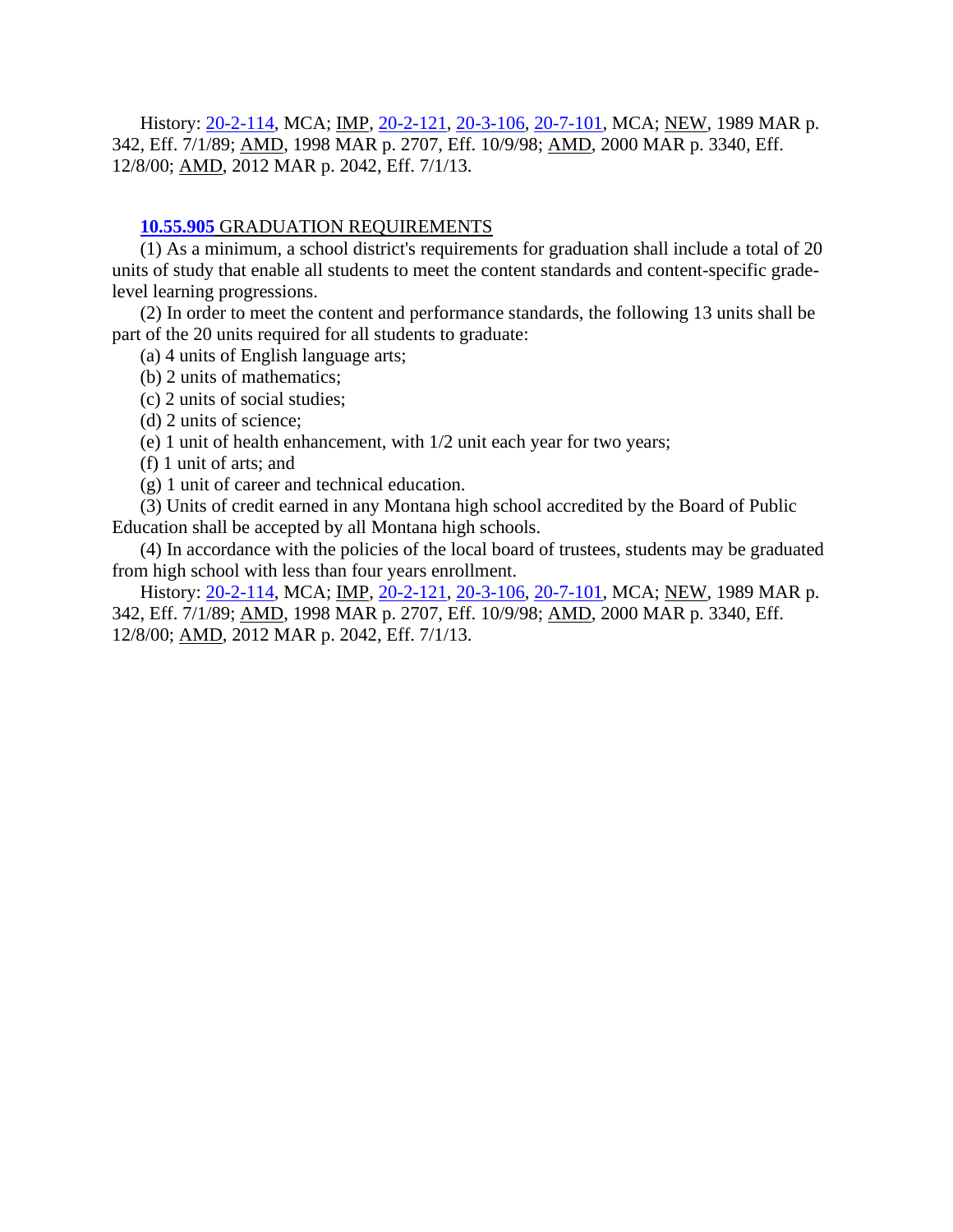*Home School Parent - Please return this page to the County Superintendent's Office.*

### **HOME SCHOOL NOTIFICATION FLATHEAD COUNTY SUPERINTENDENT OF SCHOOLS**

*A copy of this completed form will be provided to you if requested.*

*-------------------------------------------------------------------------------------------------------------------------------*

I have \_\_\_\_ student(s) attending home school for the school year \_\_\_\_\_ - \_\_\_\_\_. I reside in the \_\_\_\_\_\_\_\_\_\_\_\_\_\_\_\_\_\_\_\_\_\_\_\_\_\_school district. Student's Name **Date of Birth** Grade \_\_\_\_\_\_\_\_\_\_\_\_\_\_\_\_\_\_\_\_\_\_\_\_\_\_\_\_\_\_\_\_\_\_\_\_\_\_\_\_\_\_\_\_\_\_\_ \_\_\_\_\_\_\_\_\_\_\_\_\_\_\_ \_\_\_\_\_ \_\_\_\_\_\_\_\_\_\_\_\_\_\_\_\_\_\_\_\_\_\_\_\_\_\_\_\_\_\_\_\_\_\_\_\_\_\_\_\_\_\_\_\_\_\_\_ \_\_\_\_\_\_\_\_\_\_\_\_\_\_\_ \_\_\_\_\_ \_\_\_\_\_\_\_\_\_\_\_\_\_\_\_\_\_\_\_\_\_\_\_\_\_\_\_\_\_\_\_\_\_\_\_\_\_\_\_\_\_\_\_\_\_\_\_ \_\_\_\_\_\_\_\_\_\_\_\_\_\_\_ \_\_\_\_\_ \_\_\_\_\_\_\_\_\_\_\_\_\_\_\_\_\_\_\_\_\_\_\_\_\_\_\_\_\_\_\_\_\_\_\_\_\_\_\_\_\_\_\_\_\_\_\_ \_\_\_\_\_\_\_\_\_\_\_\_\_\_\_ \_\_\_\_\_  $\mathcal{L}_\text{max} = \mathcal{L}_\text{max} = \mathcal{L}_\text{max} = \mathcal{L}_\text{max} = \mathcal{L}_\text{max} = \mathcal{L}_\text{max} = \mathcal{L}_\text{max}$ Name of last school attended: \_\_\_\_\_\_\_\_\_\_\_\_\_\_\_\_\_\_\_\_\_\_\_\_\_\_\_\_\_\_\_\_\_\_\_\_\_\_\_\_\_\_\_\_\_\_\_\_\_\_\_\_\_

Do you want to be contacted to participate in any federal programs available through the school district? \_\_\_\_\_yes \_\_\_\_\_\_\_\_\_no

#### **\* This form represents enrollment and is not an indication of an educational program. \***

- *Section 20-5-109, MCA, Nonpublic school requirements for compulsory enrollment exemption. To qualify its students a nonpublic or home school shall:*
- *(1) maintain records on pupil attendance and disease immunization and make records available to the County Superintendent on request; (2) shall provide at least the minimum aggregate hours of public instruction in accordance with 20-1-301 and 20-1-302;*
- *(3) be housed in a building that complies with applicable local health and safety regulations;*
- *(4) provide an organized course of study that includes instruction in the subjects required of public schools;*

*(5) in the case of home schools, notify the County Superintendent of Schools, of the county in which the home school is located, in each fiscal year of the student's attendance at the school.*

*\_\_\_\_\_\_\_\_\_\_\_\_\_\_\_\_\_\_\_\_\_\_\_\_\_\_\_\_\_\_\_\_\_\_\_\_\_\_\_\_\_\_\_\_\_\_\_\_\_\_\_\_\_\_\_\_\_\_\_\_\_\_\_\_\_\_\_\_\_\_\_\_\_\_\_\_\_\_\_\_\_\_\_\_\_\_\_\_\_\_\_\_\_\_\_\_\_\_\_\_\_\_\_\_\_\_\_\_\_\_\_\_\_\_\_*

*\_\_\_\_\_\_\_\_\_\_\_\_\_\_\_\_\_\_\_\_\_\_\_\_\_\_\_\_\_\_\_\_\_\_\_\_\_\_\_\_\_\_\_\_\_\_\_\_\_\_\_\_\_\_\_\_\_\_\_\_\_\_\_\_\_\_\_\_\_\_\_\_\_\_\_\_\_\_\_\_\_\_\_\_\_\_\_\_\_\_\_\_\_\_\_\_\_\_\_\_\_\_\_\_\_\_\_\_\_\_\_\_\_\_\_*

*\_\_\_\_\_\_\_\_\_\_\_\_\_\_\_\_\_\_\_\_\_\_\_\_\_\_\_\_\_\_\_\_\_\_\_\_\_\_\_\_\_\_\_\_\_\_\_\_\_\_\_\_\_\_\_\_\_\_\_\_\_\_\_\_\_\_\_\_\_\_\_\_\_\_\_\_\_\_\_\_\_\_\_\_*

*History: En. Sec. 2, Ch.355, L 1983; and Sec. 3, Ch. 496, L 1989*

*Parent or Guardian (print) Parent or Guardian Signature*

*Address Phone*